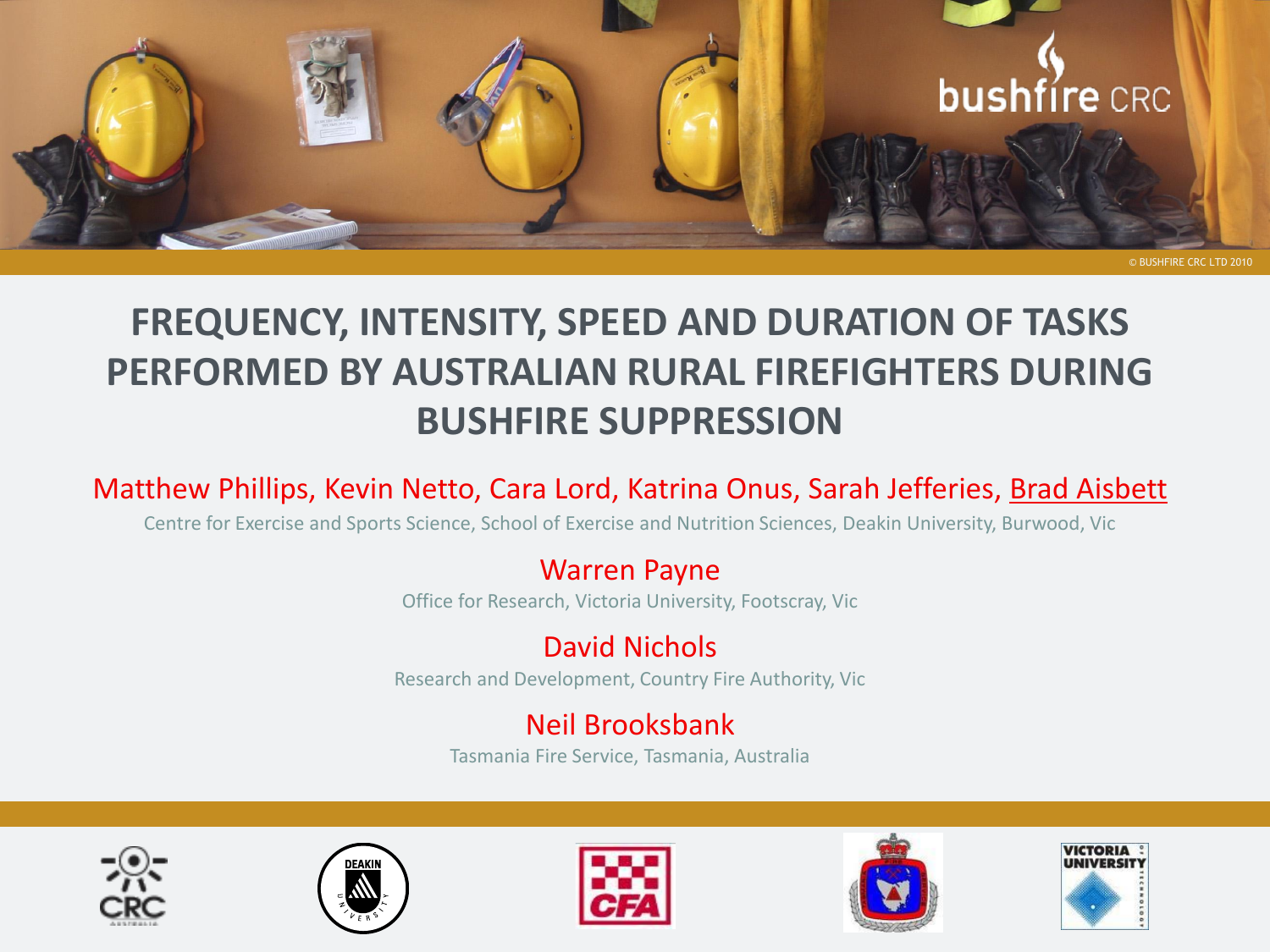# **WORK DEMANDS IN FIREFIGHTING**



# **Subjective Job Task Analyses**

# **Physiology (or biomechanics) of isolated task simulations**

| Performance Management Plus                                               |                                                  |                                                         |                                 |                                   |       | $-10$ $\times$                     |  |
|---------------------------------------------------------------------------|--------------------------------------------------|---------------------------------------------------------|---------------------------------|-----------------------------------|-------|------------------------------------|--|
| File Edit Help                                                            |                                                  |                                                         |                                 |                                   |       |                                    |  |
| <b>ALA</b><br>Weighting Form<br>Position: Communications Shift Supervisor |                                                  |                                                         |                                 |                                   |       |                                    |  |
| Type<br>View                                                              | ID                                               | <b>Statement</b>                                        | Criticality                     | Frequency                         | Total | Weight                             |  |
| Task<br>$\sim$ 1                                                          | ALL1000                                          | Complete assignment as directed                         | $1 \times$                      | ×                                 |       | $\left\vert \mathbf{x}\right\vert$ |  |
| Task<br>$\sim$ 1                                                          | CM1503                                           | Assist and coordinate emergency assignments.            | н                               | $\overline{\phantom{0}}$          |       | $1 -$                              |  |
| Tosk<br>$\bullet$                                                         | <b>CM1504</b>                                    | Process wrecker requests and maintain wrecker file:     | ×                               | −                                 |       | $1 -$                              |  |
| Task<br>$\sim$                                                            | CM1505                                           | Prepare cassette recordings.                            | Ξ                               | $\overline{\phantom{a}}$          |       | $\overline{1}$                     |  |
| Task<br>$\sim$ 1                                                          | <b>CM1508</b>                                    | Generate communications reports                         | ы                               | ы                                 |       | $1 -$                              |  |
| Task<br>$\sim$ 100 $\pm$                                                  | CM1509                                           | Utilize resources.                                      | ×                               | ×                                 |       | $\frac{1}{2}$                      |  |
| Task<br>$\sim$ 1                                                          | <b>CM1510</b>                                    | Track and monitor officers                              | ⊡                               | ⊡                                 |       | $1 -$                              |  |
| Task<br>$\bullet$                                                         | CM1511                                           | Route calls to the proper authority                     | $\sim$                          | ×                                 |       | $1 -$                              |  |
| Task<br>$\overline{\phantom{a}}$                                          | CM1512                                           | Respond and request assistance from another ager        | Property Damage<br>Minor Injury |                                   |       | $1 -$                              |  |
| Task<br>$\cdot$                                                           | CM1513                                           | Receive and enter complaints into CAD system.           | Serious Injury or Death         | Constitutional / Rights Violation |       | 1,36                               |  |
| Task<br>$\sim$ 1                                                          | CM1514                                           | Process request for house checks/extra protection.      |                                 | $-1$                              |       | $1 -$                              |  |
| Task<br>$\sim$ 11                                                         | <b>CM1515</b>                                    | Prioritize calls                                        | ×                               | $\vert \mathbf{v} \vert$          |       | $1 \times$                         |  |
| Task<br>$\overline{\phantom{a}}$                                          | <b>CM1516</b>                                    | Operate telephone consoles                              | ⊡                               | э                                 |       | $1 -$                              |  |
| Tosk<br>$\bullet$                                                         | CM1517                                           | Operate NCIC / FCIC Computer                            | ×                               | $\sim$                            |       | $1 -$                              |  |
| Task<br>$\sim$ 1                                                          | <b>CM1518</b>                                    | Operate local CJIS terminal                             | $\overline{\phantom{a}}$        | $\overline{\phantom{a}}$          |       | $1 - 1$                            |  |
| <b>Task</b><br>$\bullet$                                                  | CM1519                                           | Operate the 911 console                                 | $\mathbf{r}$                    | $\mathbf{v}$                      |       | $1 -$                              |  |
| Task<br>$\sim$ 1                                                          | CM1520                                           | Notify agencies of robberies and priority events.       | ≖                               | ×                                 |       | $1 -$                              |  |
| Tosk<br>$\bullet$                                                         | CM1521                                           | Maintain communication logs                             | E.                              | ⊡                                 |       | $1 -$                              |  |
| Task<br>$\sim$ 1                                                          | CM1522                                           | Process hit confirmation request                        | $\sim$                          | $\overline{\phantom{a}}$          |       | $1 \times$                         |  |
| Task<br>$\sim$ 1                                                          | CM1523                                           | Greet public and monitor facility security after hours. | 国                               | <b>E</b>                          |       | $1 -$                              |  |
|                                                                           |                                                  |                                                         |                                 |                                   |       |                                    |  |
| Print                                                                     |                                                  | Fired                                                   | Add New                         | Detete                            | Clear | Done                               |  |
| Record: 14   4                                                            | $\overline{8}$ >   >             of 48 (Fitered) |                                                         |                                 |                                   |       |                                    |  |



# **Remote Monitoring of Emergency Work**

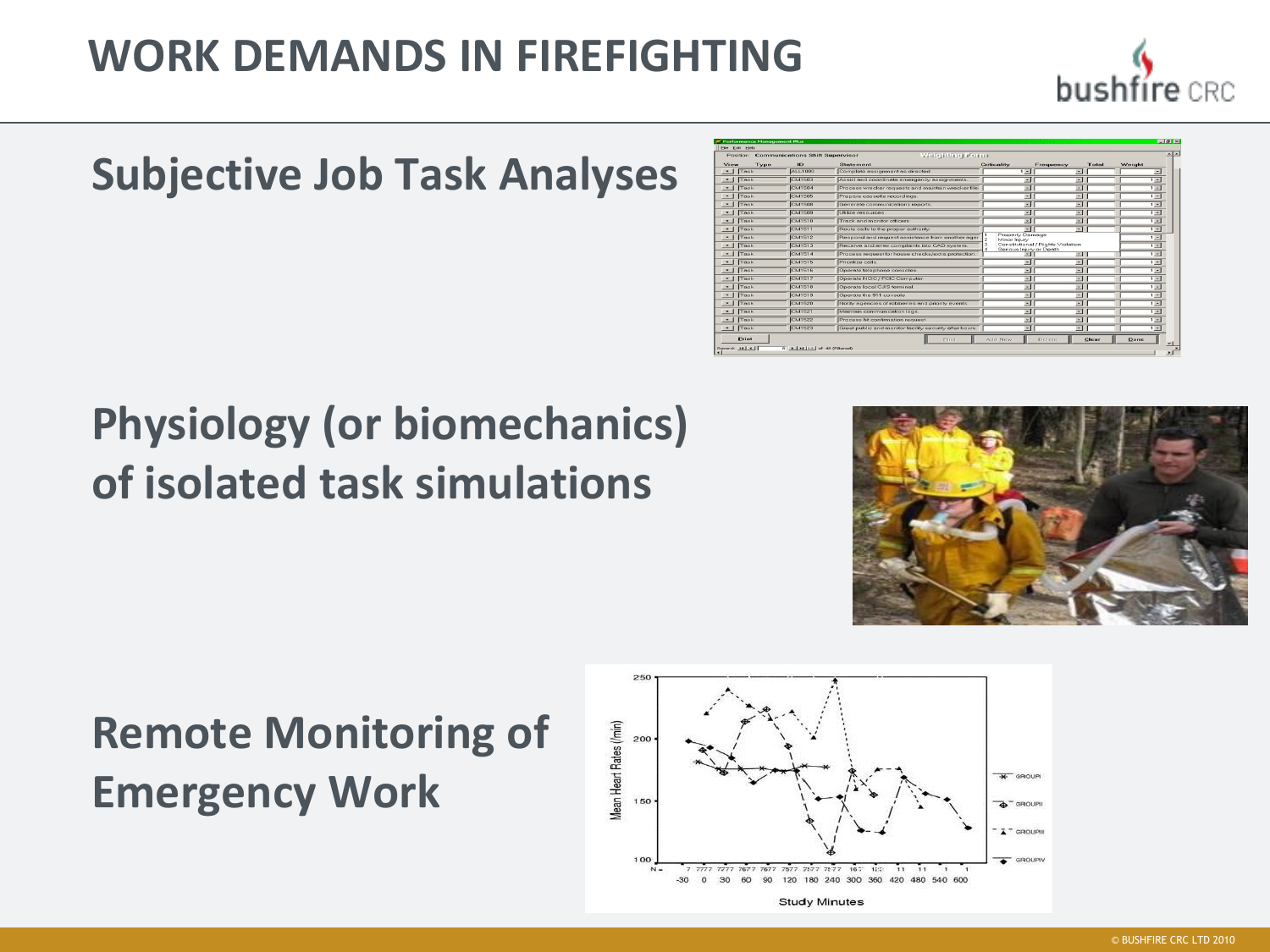# **DETAILED TIME & MOTION ANALYSIS**



# **Australian land management firefighters**





# **Dutch Urban Firefighters**

| %HRR activities (within the 'working on the<br>spot' working period) |                                 |                  |  |  |  |  |
|----------------------------------------------------------------------|---------------------------------|------------------|--|--|--|--|
|                                                                      | $M(SD)$ ,<br>Range              | $\boldsymbol{n}$ |  |  |  |  |
| Walking on stairs                                                    | 43.9 (17.2).<br>$14.1 - 86.1$   | 20               |  |  |  |  |
| Climbing                                                             | 43.7 (20.3),<br>$42.0 - 91.7$   | 5                |  |  |  |  |
| Lifting/carrying                                                     | 38.4 (12.6).<br>$3.1 - 58.7$    | 35               |  |  |  |  |
| Other activities                                                     | 38.0 (15.3).<br>$5.6 - 61.8$    | 22               |  |  |  |  |
| Running                                                              | 37.9 (16.6).<br>$4.6 - 66.0$    | 14               |  |  |  |  |
| Stooping                                                             | $36.8(14.7)$ ,<br>$6.6 - 72.1$  | 31               |  |  |  |  |
| Pulling/dragging                                                     | 35.6 (16.2).<br>$12.3 - 77.4$   | 22               |  |  |  |  |
| Pushing                                                              | $30.9(11.5)$ ,<br>$25.0 - 61.5$ | 7                |  |  |  |  |
| Kneeling/squatting                                                   | 24.6 (16.0),<br>$3.8 - 55.2$    | 5                |  |  |  |  |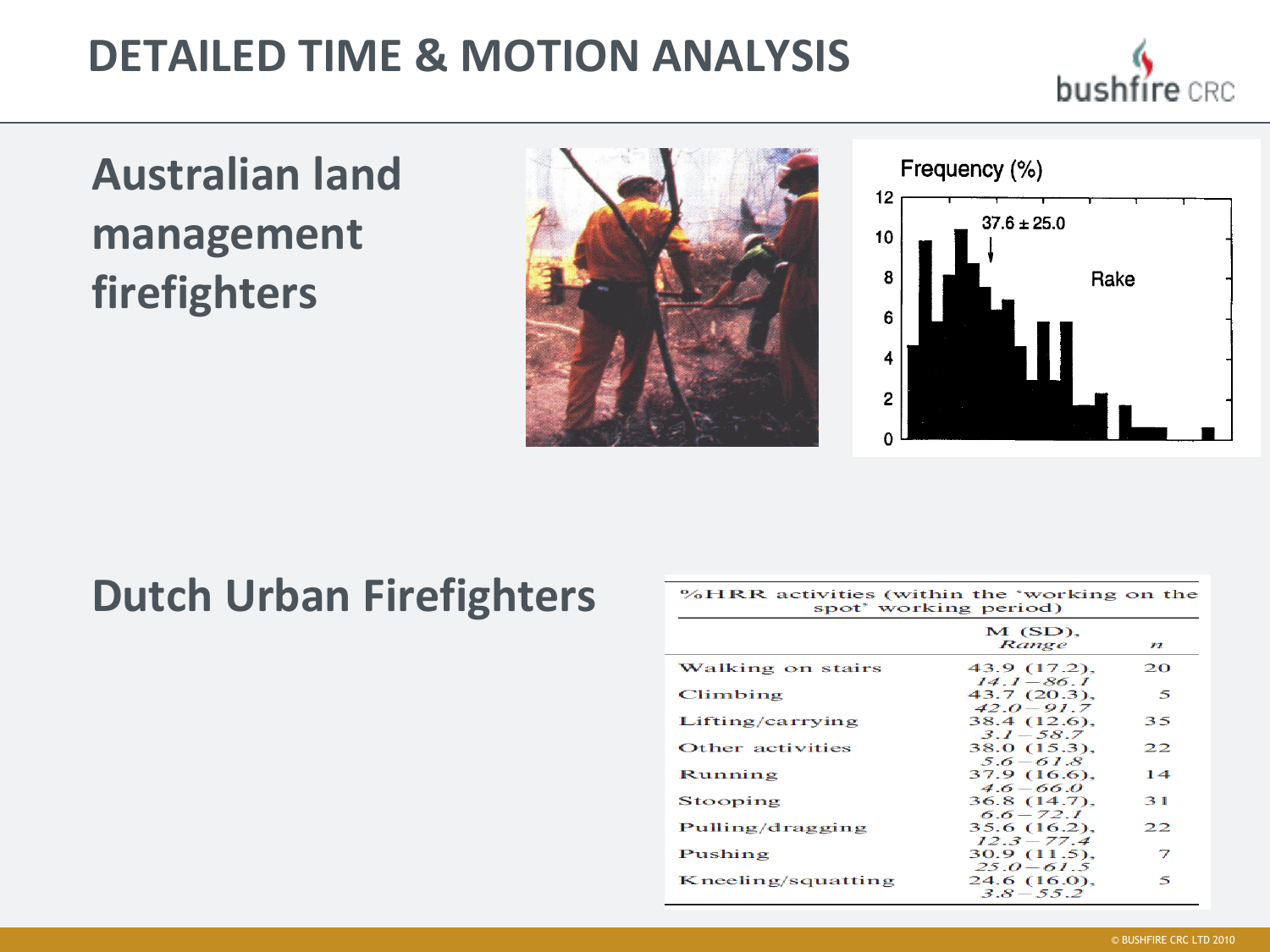## **AIMS**

bushfíre

*"Use video footage of individual firefighters wearing heart rate and GPS devices to quantify the frequency, intensity, speed and duration of bushfire suppression tasks"*



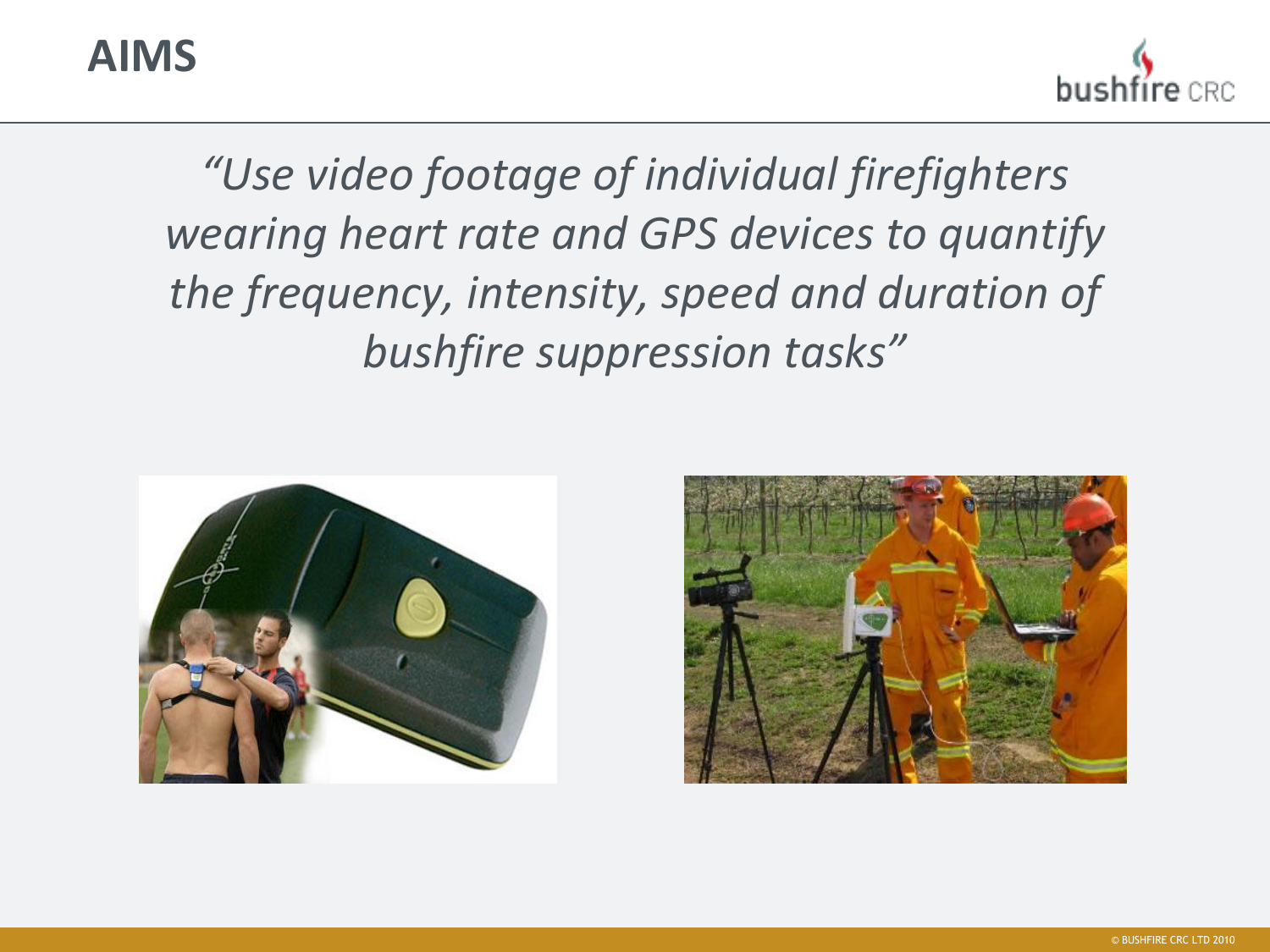## **METHODS**



## **28 firefighters (TFS)**

- NE & Southern Tasmania
- $\bullet$  4  $\times$  6-h 'time windows'
- One researcher per firefighter
- Synchronize footage to GPS, HR to each fireground task repetition (Phillips et al., 2011b)



**GPS**



**Heart Rate**

#### **Table 1**

Job Inventory for physical tasks performed during tanker-based suppression of multi-day bushfires.

| Task no. | <b>Task description</b>                                 |
|----------|---------------------------------------------------------|
| 01       | Preparation of individual equipment                     |
| 02       | Individually climb and dismount tanker                  |
| 03       | Advance 38-mm uncharged hose onto fire break            |
| 04       | Advance 38-mm uncharged hose into terrain               |
| 05       | Lateral repositioning of charged 38-mm hose             |
| 06       | Full repositioning of charged 38-mm hose                |
| 07       | Operating 25-mm rubber delivery hose                    |
| 08       | Hose work during blacking out activity                  |
| 09       | Advance charged 38-mm hose                              |
| 10       | Pump operation at tanker                                |
| 11       | Manual hose retraction                                  |
| 12       | Solo handtool work                                      |
| 13       | Rapid handtool work during spot fire containment        |
| 14       | Handtool work during team line building                 |
| 15       | Chainsaw use in rakehoe crew                            |
| 16       | Chainsaw use for vehicle access                         |
| 17       | Using an axe for vehide access                          |
| 18       | Handtool work during blacking out                       |
| 19       | Patrolling on foot whilst carrying handtool             |
| 20       | Mobile patrolling as a member of a tanker crew          |
| 21       | Mobile patrolling in a support vehicle                  |
| 22       | Knapsack hiking                                         |
| 23       | Knapsack spraying                                       |
| 24       | Quick fill pump carry                                   |
| 25       | Generator carry                                         |
| 26       | Trailer mounted quick fill pump set up                  |
| 27       | Draughting set up                                       |
| 28       | Quick fill pump set up                                  |
| 29       | Structure preparation for imminent ember attack         |
| 30       | Water refuelling of truck                               |
| 31       | <b>Adding class A foam</b>                              |
| 32       | Hang hoses at station                                   |
| 33       | Fire line driving in support of crew work               |
| 34       | Transit driving between the staging area and fireground |
| 35       | Four wheel drive driving in terrain                     |
| 36       | Transit driving between home and staging area           |
| 37       | Rapid construction of a sheltering ditch                |
| 38       | Rapid preparation of refuge site with tanker            |
| 39       | Preparation of tanker for burn over                     |
| 40       | Preparation of support vehicles for burn over           |
| 41       | Administer minor first aid                              |
| 42       | Evacuate injured but assisting crew member              |
| 43       | Evacuate seriously injured crew member                  |
| 44       | Integrated suppression effort on structure fire         |
| 45       | Integrated suppression effort to contain spot fires     |
| 46       | Integrated crew suppression effort on a back burn       |
| 47       | Vehicle repair                                          |
| 58       | Vehicle recovery                                        |
| 49       | Vehicle tyre change                                     |
| 50       | <b>Burnout</b> ignition                                 |
| 51       | PLANT machinery supervision                             |
| 52       | <b>Hose bowling</b>                                     |
| 53       | Hose making up on the bite                              |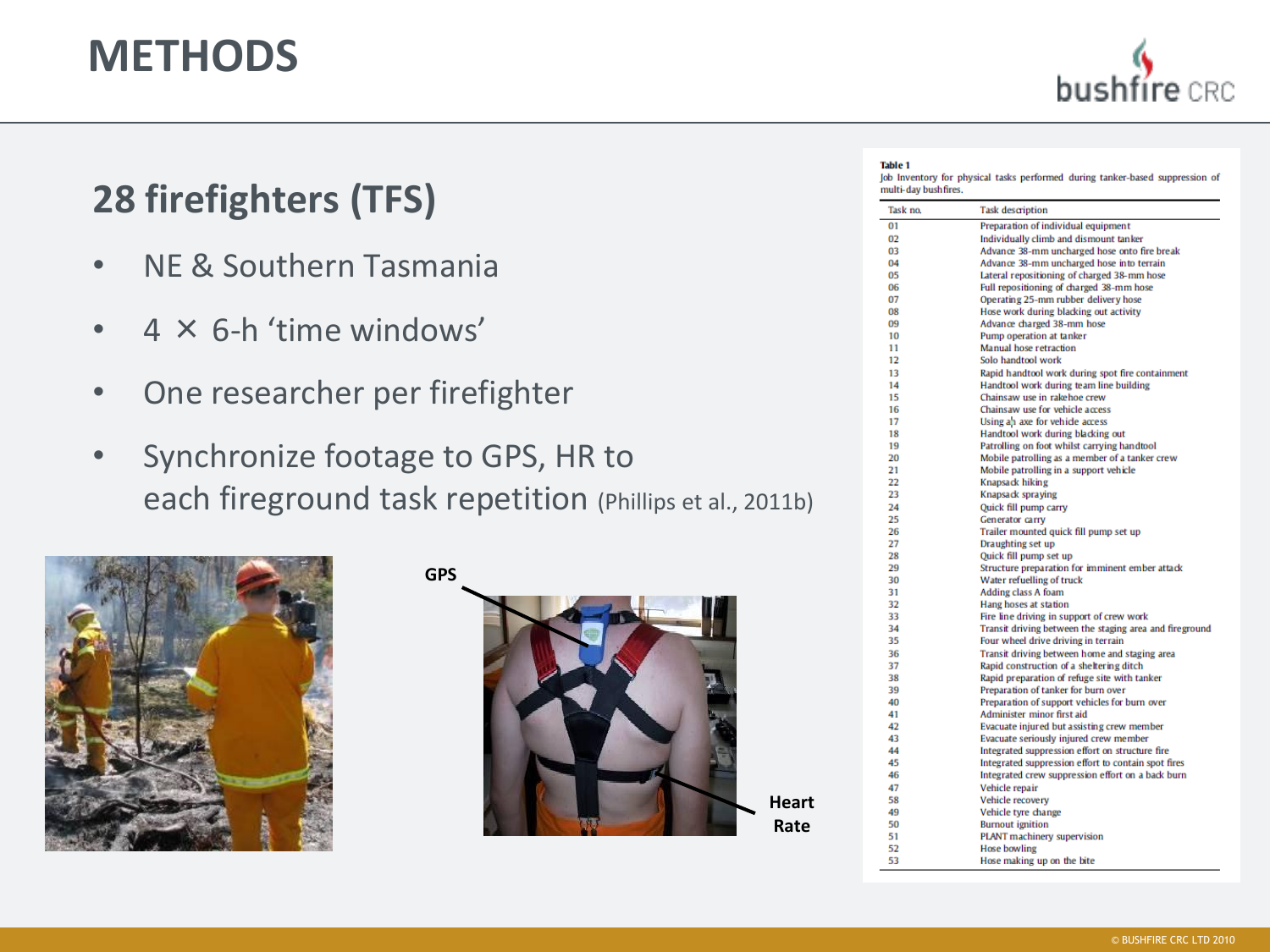

**Type:** 32 distinct tasks (of 53 identified by SME) 19 hose work, five handtool

**Frequency:** One to 103 repetitions on shift;

**Intensity:** 55% to 86% of maximal heart rate;

Speed: Movement speeds of 0.4 to 2.9 km·h<sup>-1</sup>;

**Durations:** 4 s to 7.6 min.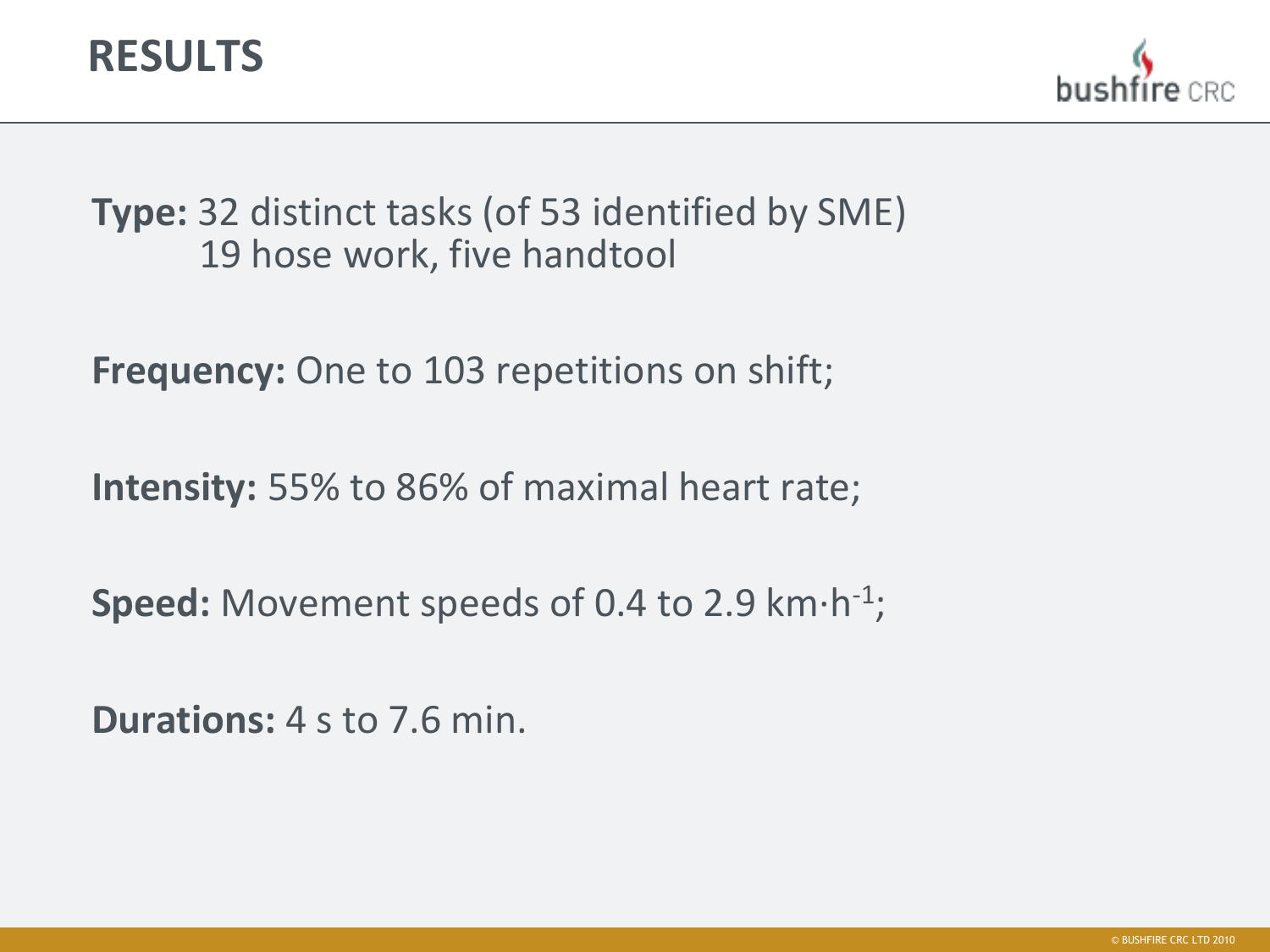# **MOST FREQUENT**

| Task                                | Frequency | Mean HR<br>(beats $min^{-1}$ )    | Peak HR<br>$(beats·min-1)$        | Speed           | Type<br>Duration (s)<br>(Hose, Rake, Misc) |             |
|-------------------------------------|-----------|-----------------------------------|-----------------------------------|-----------------|--------------------------------------------|-------------|
|                                     |           | (%HR max)                         | (%HR max)                         | $(m·s-1)$       |                                            |             |
| Lateral repositioning<br>38-mm hose | 103       | $127 \pm 23$<br>$(71.5 \pm 12.6)$ | $130 \pm 23$<br>$(73.2 \pm 15.5)$ | $0.40 \pm 0.29$ | $17 \pm 14$                                | Hose        |
| <b>Targeted walk</b>                | 95        | $117 + 25$<br>$(64.8 \pm 12.7)$   | $121 \pm 25$<br>$(66.9 \pm 12.8)$ | $0.76 \pm 0.51$ | $23 \pm 29$                                | <b>Misc</b> |
| Support 38-mm hose<br>operator      | 66        | $123 \pm 26$<br>$(68.9 \pm 13.2)$ | $128 \pm 26$<br>$(72.1 \pm 13.4)$ | $0.28 \pm 0.35$ | $50 \pm 58$                                | Hose        |

- **Similar to SME job task analyses results (Phillips et al., 2011b)**
- **Parallel results for Dutch urban firefighters (Bos et al., 2004)**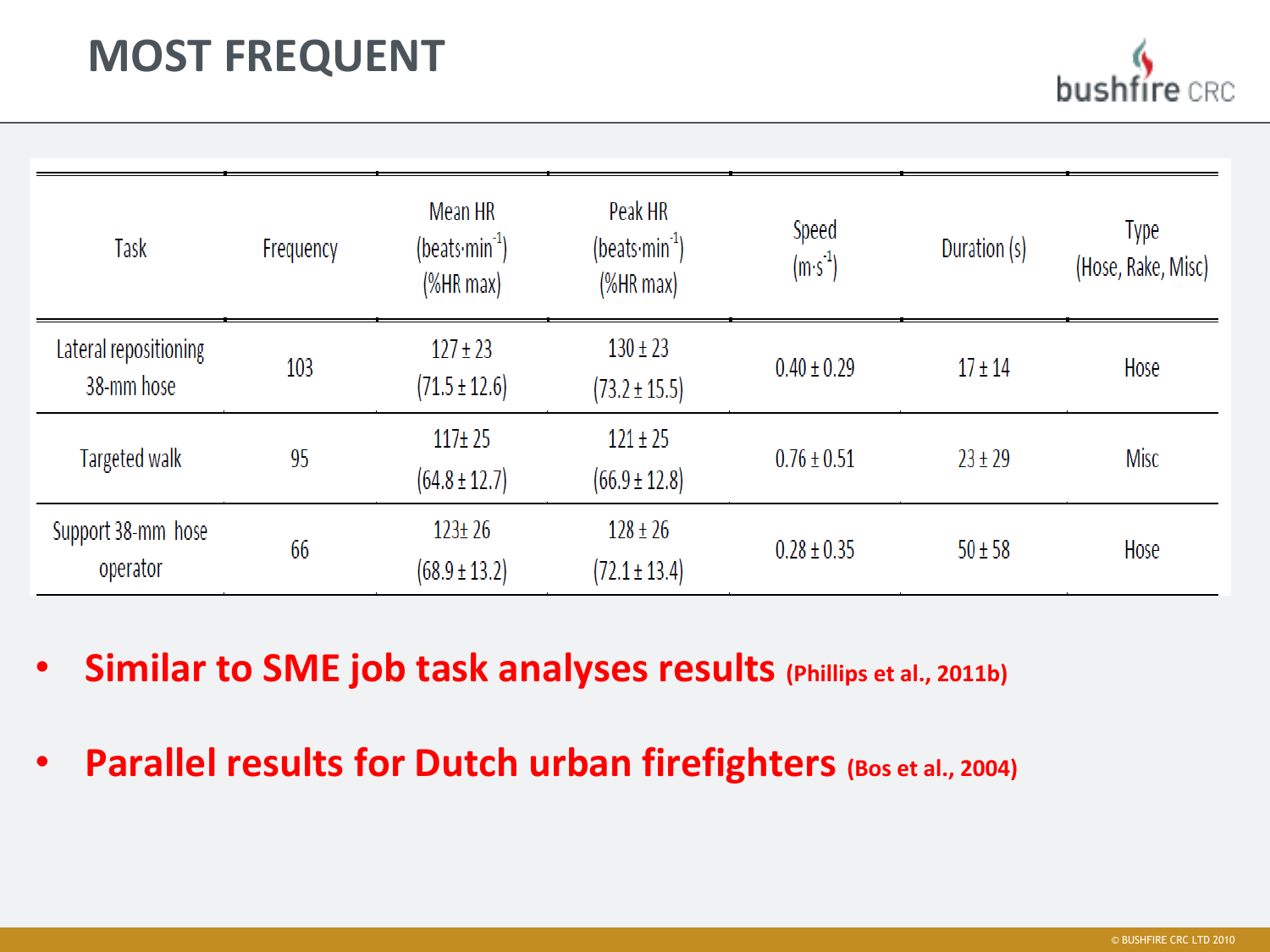# **MOST INTENSE**

| Task                            | Frequency | Mean HR<br>$(beats·min-1)$<br>(%HR max) | Peak HR<br>$(beats·min-1)$<br>%HRmax | Speed<br>$(m·s-1)$ | Duration (s)  | <b>Type</b><br>(Hose, Rake,<br>Misc) |
|---------------------------------|-----------|-----------------------------------------|--------------------------------------|--------------------|---------------|--------------------------------------|
| Team line building              |           | $157 \pm 15$<br>$(86.2 \pm 10.8)$       | $168 \pm 10$<br>$(92.2 \pm 7.7)$     | $0.14 \pm 0.08$    | $461 \pm 387$ | Rake                                 |
| Carry coiled 38-mm<br>hose      | 6         | $156 \pm 29$<br>$(83.4 \pm 13.7)$       | $161 \pm 28$<br>$(86.0 \pm 13.4)$    | $0.79 \pm 0.40$    | $49 \pm 60$   | Hose                                 |
| Making up 38-mm<br>hose on bite | 5         | $155 \pm 24$<br>$(82.1 \pm 12.9)$       | $164 \pm 25$<br>$(86.8 \pm 13.2)$    | $0.40 \pm 0.26$    | $62 \pm 47$   | Hose                                 |

- **Line building - only one repetition per six hours;**
- **'Vigorous' work, but lower heart rate than simulation research;**
- **Work pacing or simulation concerns?**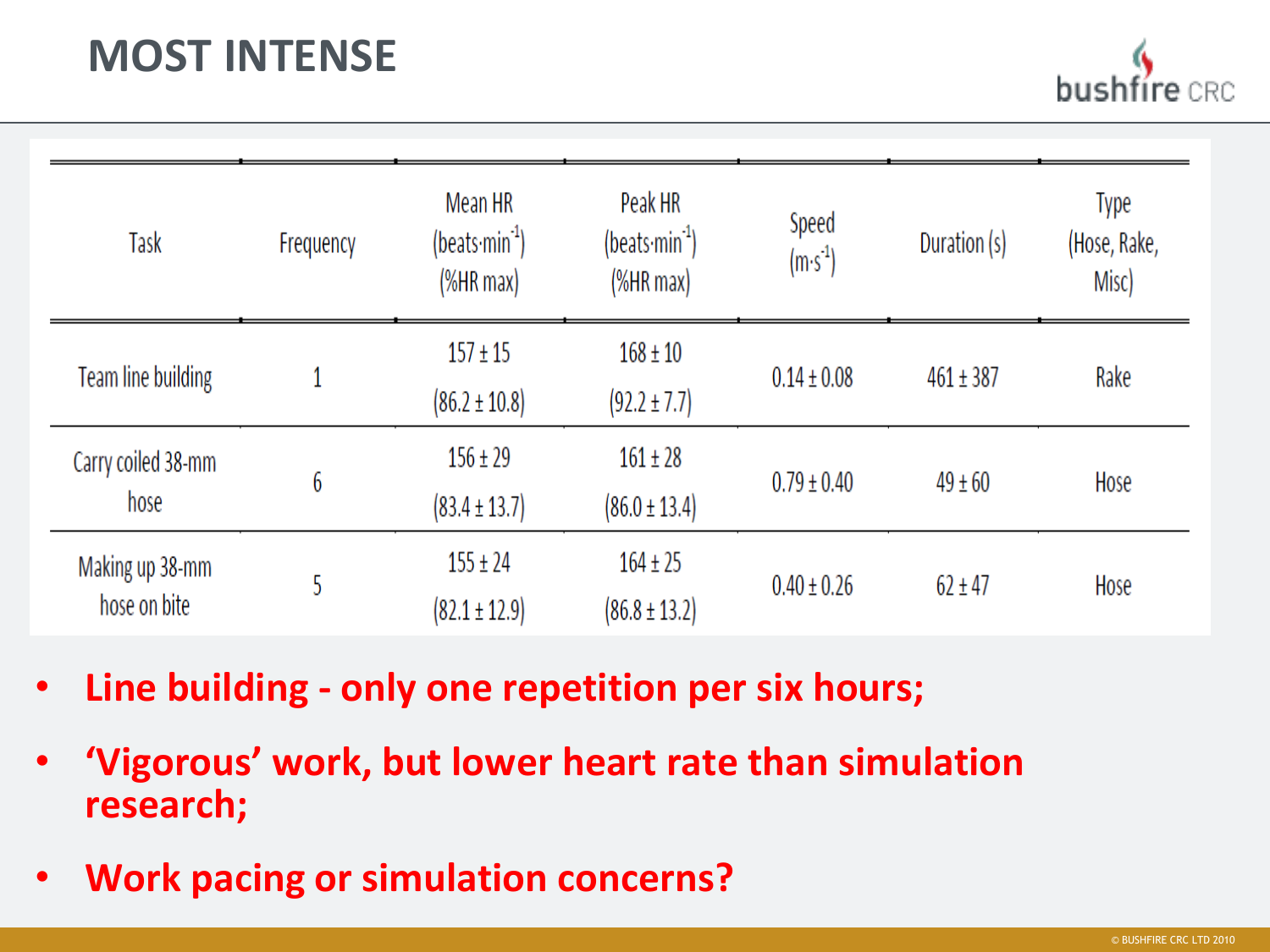# **FASTEST**

busl

| Task                        | Frequency | Mean HR<br>$($ beats·min $^{-1}$ )<br>(% | Peak HR<br>$(beats·min-1)$<br>$%HR$ max $)$ | Speed<br>$(m·s-1)$ | Duration (s) | Type<br>(Hose, Rake,<br>Misc) |
|-----------------------------|-----------|------------------------------------------|---------------------------------------------|--------------------|--------------|-------------------------------|
| Carry coiled 38-mm<br>hose  | 6         | $156 \pm 29$<br>$(83.4 \pm 13.7)$        | $161 \pm 28$<br>$(86.0 \pm 13.4)$           | $0.79 \pm 0.40$    | $49 \pm 60$  | Hose                          |
| Support crew on<br>fireline | 5         | $101 \pm 18$<br>$(55.0 \pm 9.9)$         | $112 \pm 21$<br>$(60.8 \pm 11.6)$           | $0.78 \pm 0.71$    | $79 \pm 51$  | Rake                          |
| Targeted walk               | 95        | $117 + 25$<br>$(64.8 \pm 12.7)$          | $121 \pm 25$<br>$(66.9 \pm 12.8)$           | $0.76 \pm 0.51$    | $23 \pm 29$  | Misc                          |

- **Slow walking speeds only;**
- **Slower speeds than simulation research;**
- **Work pacing or simulation concerns?**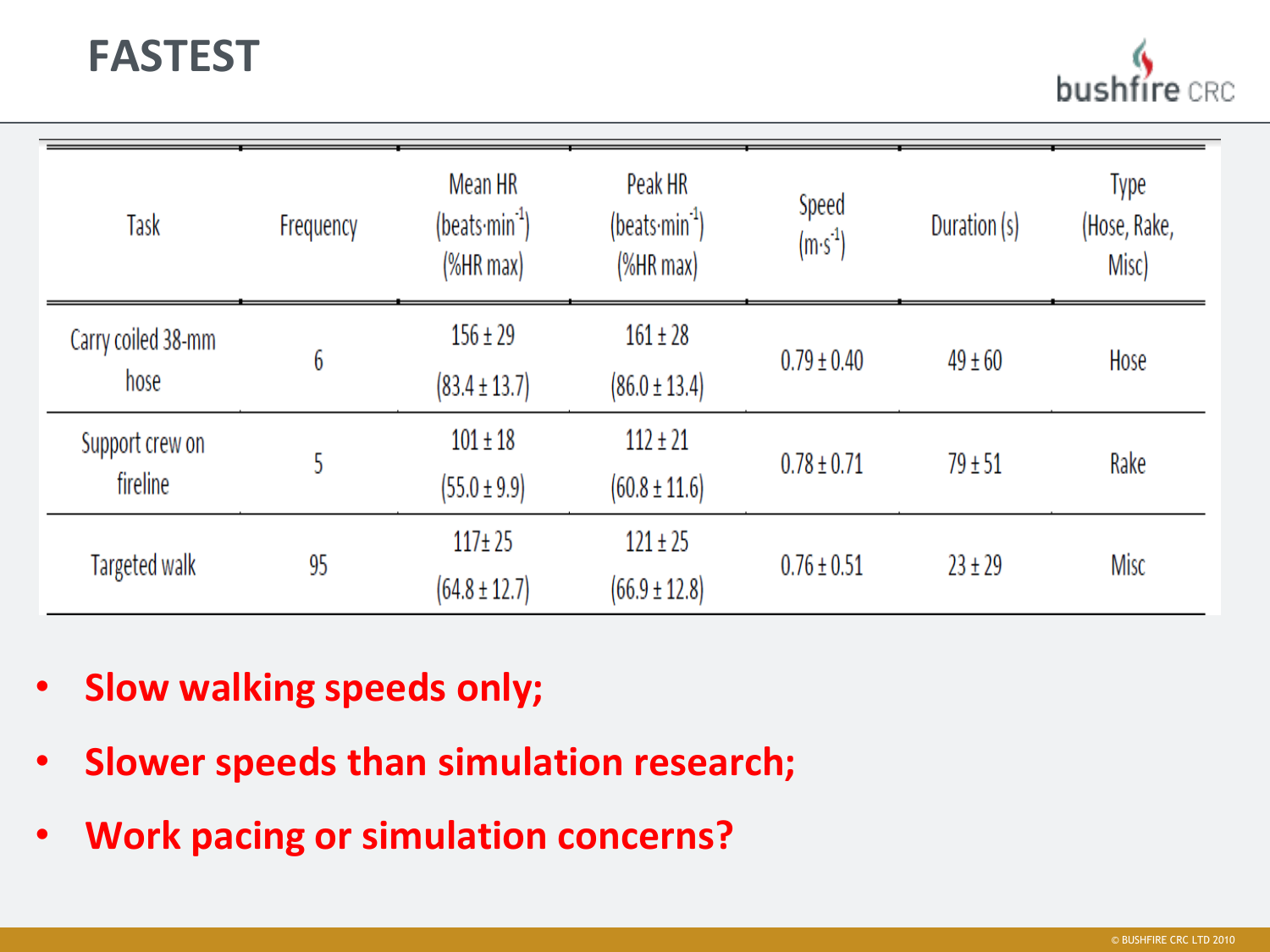# **LONGEST**

busł

| Task                                  | Frequency | Mean HR<br>$(beats·min-1)$<br>%HRmax | Peak HR<br>$(beats·min-1)$<br>(%HR max) | Speed<br>$(m·s-1)$ | Duration (s)  | Type<br>(Hose, Rake,<br>Misc) |
|---------------------------------------|-----------|--------------------------------------|-----------------------------------------|--------------------|---------------|-------------------------------|
| Team line building                    |           | $157 \pm 15$<br>$(86.2 \pm 10.8)$    | $168 \pm 10$<br>$(92.2 \pm 7.7)$        | $0.14 \pm 0.08$    | $461 \pm 387$ | Rake                          |
| Blacking out work<br>using 25-mm hose | 20        | $107 \pm 18$<br>$(59.0 \pm 10.7)$    | $116 \pm 20$<br>$(64.2 \pm 10.6)$       | $0.18 \pm 0.15$    | $130 \pm 138$ | Hose                          |
| <b>Draughting</b>                     | 6         | $97 \pm 16$<br>$(55.7 \pm 8.5)$      | $108 \pm 20$<br>$(62.4 \pm 10.0)$       | $0.18 \pm 0.13$    | $119 \pm 112$ | Misc                          |

- **Large variation – supports SME job task analyses research;**
- **Shorter than simulation research.**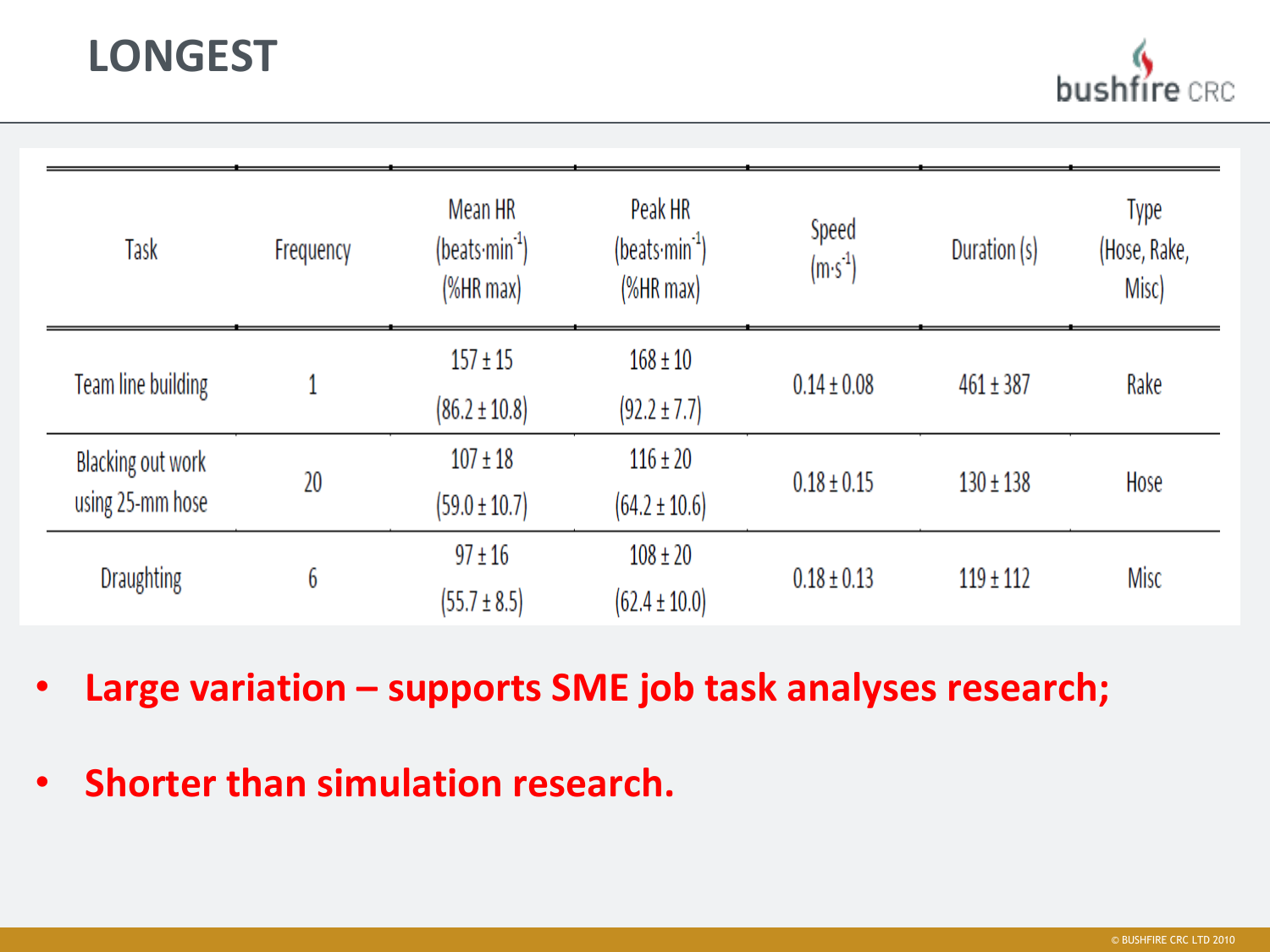# **A COMPOSITE LIST…**

hus

| Task                                         | Frequency | Mean HR<br>$(beats·min-1)$<br>(%  | Peak HR<br>$(beats·min-1)$<br>(%HR max) | Speed<br>$(m·s-1)$ | Duration (s)  | <b>Type</b><br>(Hose, Rake,<br>Misc) |
|----------------------------------------------|-----------|-----------------------------------|-----------------------------------------|--------------------|---------------|--------------------------------------|
| <b>Blacking out work</b><br>using 38-mm hose | 41        | $126 \pm 24$<br>$(71.9 \pm 15.3)$ | $131 \pm 24$<br>$(75.0 \pm 15.0)$       | $0.26 \pm 0.19$    | $76 \pm 70$   | Hose                                 |
| Lateral repositioning<br>38-mm hose          | 103       | $127 \pm 23$<br>$(71.5 \pm 12.6)$ | $130 \pm 23$<br>$(73.2 \pm 15.5)$       | $0.40 \pm 0.29$    | $17 \pm 14$   | Hose                                 |
| Operating 38-mm hose                         | 41        | $124 \pm 19$<br>$(69.8 \pm 10.6)$ | $129 \pm 20$<br>$(72.4 \pm 10.8)$       | $0.34 \pm 0.37$    | $40 \pm 58$   | Hose                                 |
| Making up 38-mm<br>hose on bite              | 5         | $155 \pm 24$<br>$(82.1 \pm 12.9)$ | $164 \pm 25$<br>$(86.8 \pm 13.2)$       | $0.40 \pm 0.26$    | $62 \pm 47$   | Hose                                 |
| <b>Team line building</b>                    | 1         | $157 \pm 15$<br>$(86.2 \pm 10.8)$ | $168 \pm 10$<br>$(92.2 \pm 7.7)$        | $0.14 \pm 0.08$    | $461 \pm 387$ | Rake                                 |

- **Novel approach to categorizing;**
- **Close match with SME job task analyses research (Phillips et al. 2011b)**